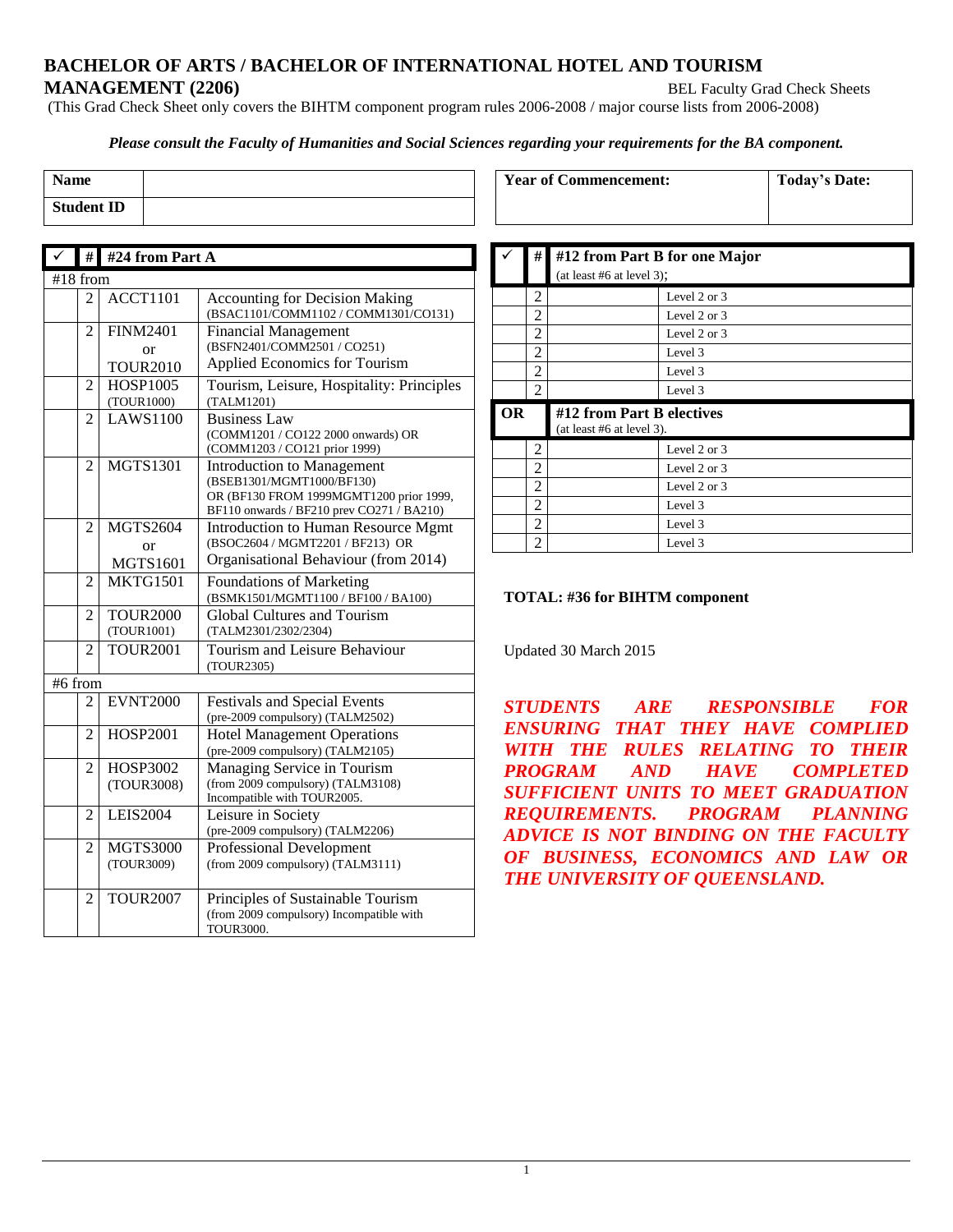# **BACHELOR OF ARTS / BACHELOR OF INTERNATIONAL HOTEL AND TOURISM MANAGEMENT (2206) BEL Faculty Grad Check Sheets**

(This Grad Check Sheet only covers the BIHTM component program rules 2006-2008 / major course lists from 2006-2008)

| <b>MAJORS</b>                                                                                             |                |                                           |                                                                                                             |  |
|-----------------------------------------------------------------------------------------------------------|----------------|-------------------------------------------|-------------------------------------------------------------------------------------------------------------|--|
| #12 from Part B for one Major (at least #6 at level 3).                                                   |                |                                           |                                                                                                             |  |
| <b>Commercial Recreation and Sport</b> (from 2008)                                                        |                |                                           |                                                                                                             |  |
|                                                                                                           | #              | $#12$ (at least #6 at level 3)            |                                                                                                             |  |
|                                                                                                           | $\mathfrak{D}$ | LEIS2003                                  | (TALM2203)                                                                                                  |  |
|                                                                                                           | 2              | <b>LEIS2004</b>                           | (from 2009) LEIS2004 cannot be counted towards<br>major if completed under Part A. (TALM2206)               |  |
|                                                                                                           | 2              | LEIS2005                                  | (TALM2005)                                                                                                  |  |
|                                                                                                           | 2              | LEIS3002                                  | (TALM3204)                                                                                                  |  |
|                                                                                                           | 2              | <b>LEIS3004</b>                           | (TALM3004)                                                                                                  |  |
|                                                                                                           | $\overline{c}$ |                                           | #2 level 3 course from any other major group<br>within Part B. (2008-2010)                                  |  |
| Previous courses are only applicable if you were enrolled in this<br>program during the specified year/s. |                |                                           |                                                                                                             |  |
|                                                                                                           | $\mathfrak{D}$ | <b>LEIS3005</b>                           | $(pre-2009)$                                                                                                |  |
|                                                                                                           | 2              | <b>MGTS3000</b><br>OR.<br><b>MGTS3004</b> | (pre-2009) MGTS3000 cannot be counted towards<br>major if completed under Part A. (TALM3111 OR<br>TALM3112) |  |

| <b>Event Management</b> |                                                                   |                                           |                                                                                                             |  |
|-------------------------|-------------------------------------------------------------------|-------------------------------------------|-------------------------------------------------------------------------------------------------------------|--|
|                         | #                                                                 | $\#12$ (at least #6 at level 3)           |                                                                                                             |  |
|                         | $\mathfrak{D}$                                                    | <b>EVNT2000</b>                           | (from 2009) EVNT2000 cannot be counted towards<br>major if completed under Part A. (TALM2502)               |  |
|                         | $\mathfrak{D}$                                                    | <b>EVNT2001</b>                           | (TALM2501)                                                                                                  |  |
|                         | $\mathcal{D}_{\mathcal{L}}$                                       | <b>EVNT2002</b>                           |                                                                                                             |  |
|                         | $\mathfrak{D}$                                                    | <b>EVNT2003</b>                           | (from 2011)                                                                                                 |  |
|                         | $\mathfrak{D}$                                                    | <b>EVNT2004</b>                           | (from 2011)                                                                                                 |  |
|                         | 2                                                                 | <b>EVNT3000</b>                           | (TALM3104)                                                                                                  |  |
|                         | 2                                                                 | <b>EVNT3003</b>                           | Incompatible with EVNT3001 or EVNT3002.<br>(from 2009)                                                      |  |
|                         | $\mathfrak{D}$                                                    | <b>EVNT3005</b>                           | (from 2011)                                                                                                 |  |
|                         | 2                                                                 |                                           | #2 level 3 course from any other major group<br>within Part B. (2006-2010)                                  |  |
|                         | Previous courses are only applicable if you were enrolled in this |                                           |                                                                                                             |  |
|                         |                                                                   | program during the specified year/s.      |                                                                                                             |  |
|                         | $\overline{c}$                                                    | <b>EVNT3001</b>                           | (pre-2009) Incompatible with EVNT3003.<br>(TALM3109)                                                        |  |
|                         | $\mathfrak{D}$                                                    | <b>EVNT3002</b>                           | (pre-2009) Incompatible with EVNT3003.<br>(TALM3203)                                                        |  |
|                         | 2                                                                 | <b>MGTS3000</b><br>OR.<br><b>MGTS3004</b> | (pre-2009) MGTS3000 cannot be counted towards<br>major if completed under Part A. (TALM3111 OR<br>TALM3112) |  |

| <b>Hotel Management</b> |                                                                   |                                                 |                                                                                                             |  |
|-------------------------|-------------------------------------------------------------------|-------------------------------------------------|-------------------------------------------------------------------------------------------------------------|--|
|                         | #                                                                 | $#12$ (at least #6 at level 3)                  |                                                                                                             |  |
|                         | 2                                                                 | HOSP2001                                        | Cannot be counted towards major if completed<br>under Part A. (HOSP2001 included in major<br>from $2011$ )  |  |
|                         | $\overline{2}$                                                    | <b>HOSP2002</b>                                 | (TALM2106)                                                                                                  |  |
|                         | $\overline{c}$                                                    | HOSP2003                                        | (TALM2107)                                                                                                  |  |
|                         | $\mathfrak{D}$                                                    | <b>HOSP2004</b>                                 | (from 2011)                                                                                                 |  |
|                         | $\overline{c}$                                                    | <b>HOSP3000</b>                                 | (TALM3102)                                                                                                  |  |
|                         | $\mathfrak{D}$                                                    | <b>HOSP3003</b>                                 |                                                                                                             |  |
|                         | 2                                                                 | <b>HOSP3004</b>                                 | (from 2009) Incompatible with HOSP2001 (pre-<br>2009 Part A) or HOSP3001.                                   |  |
|                         | 2                                                                 |                                                 | #2 level 3 course from any other major<br>group within Part B. $(2006-2010)$                                |  |
|                         | Previous courses are only applicable if you were enrolled in this |                                                 |                                                                                                             |  |
|                         |                                                                   | program during the specified year/s.            |                                                                                                             |  |
|                         | $\mathfrak{D}$                                                    | <b>HOSP3001</b>                                 | (pre-2009) Incompatible with HOSP3004.<br>(TALM3107)                                                        |  |
|                         | 2                                                                 | HOSP3002                                        | (pre-2009) HOSP3002 cannot be counted<br>towards major if completed under Part A.<br>(TALM3108)             |  |
|                         | 2                                                                 | <b>MGTS3000</b><br><b>OR</b><br><b>MGTS3004</b> | (pre-2009) MGTS3000 cannot be counted<br>towards major if completed under Part A.<br>(TALM3111 OR TALM3112) |  |
|                         |                                                                   |                                                 |                                                                                                             |  |
|                         | <b>Tourism Management</b>                                         |                                                 |                                                                                                             |  |
| ✓                       | #                                                                 | $\#12$ (at least #6 at level 3)                 |                                                                                                             |  |
|                         | $\mathfrak{D}$                                                    | <b>TOUR2002</b>                                 | (TALM2306)                                                                                                  |  |
|                         | 2                                                                 | <b>TOUR2003</b>                                 | (from 2009) (TALM2307)                                                                                      |  |
|                         | $\overline{\phantom{0}}$                                          | TOTID2000                                       |                                                                                                             |  |

|                                                                   | 2 | <b>TOUR2003</b> | (from 2009) (TALM2307)                                                     |
|-------------------------------------------------------------------|---|-----------------|----------------------------------------------------------------------------|
|                                                                   | 2 | <b>TOUR2008</b> | (from 2011)                                                                |
|                                                                   | 2 | <b>TOUR3001</b> | (TALM3304)                                                                 |
|                                                                   | 2 | <b>TOUR3002</b> | (TALM3305)                                                                 |
|                                                                   | 2 | <b>TOUR3006</b> | (from 2009) Incompatible with TOUR3000.                                    |
|                                                                   | 2 | <b>TOUR3007</b> | (from 2011)                                                                |
|                                                                   | 2 |                 | #2 level 3 course from any other major<br>group within Part B. (2006-2010) |
| Previous courses are only applicable if you were enrolled in this |   |                 |                                                                            |
| program during the specified year/s.                              |   |                 |                                                                            |
|                                                                   |   | <b>TOUR2006</b> | (2008)                                                                     |

|  | TOURZUU0                                  | (2008)                                                                                                      |
|--|-------------------------------------------|-------------------------------------------------------------------------------------------------------------|
|  | <b>TOUR3000</b>                           | (pre-2009) (TALM3303) Incompatible with<br>TOUR <sub>2007</sub> .                                           |
|  | <b>MGTS3000</b><br>OR.<br><b>MGTS3004</b> | (pre-2009) MGTS3000 cannot be counted<br>towards major if completed under Part A.<br>(TALM3111 OR TALM3112) |